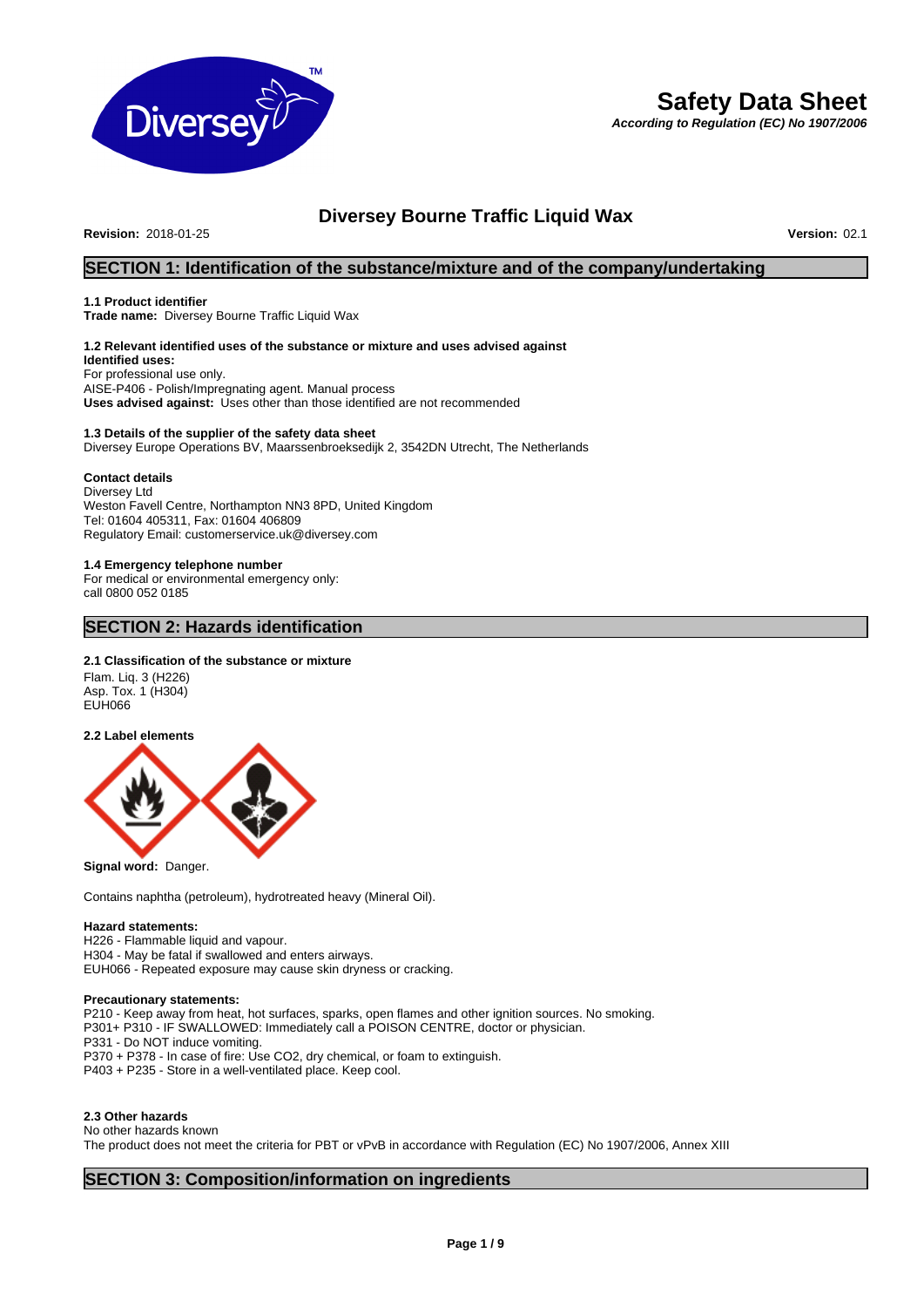#### **3.2 Mixtures**

| Ingredient(s)                           | <b>EC</b> number | <b>CAS number</b> | <b>REACH number</b> | <b>Classification</b>                     | <b>Notes</b> | Weight<br>percent |
|-----------------------------------------|------------------|-------------------|---------------------|-------------------------------------------|--------------|-------------------|
| naphtha (petroleum), hydrotreated heavy | 265-150-3        | 64742-48-9        | No data available   | Flam. Lig. 3 (H226)<br>Asp. Tox. 1 (H304) |              | $>= 75$           |
|                                         |                  |                   |                     | <b>EUH066</b>                             |              |                   |

\* Polymer.

For the full text of the H and EUH phrases mentioned in this Section, see Section 16.

Workplace exposure limit(s), if available, are listed in subsection 8.1.

[1] Exempted: ionic mixture. See Regulation (EC) No 1907/2006, Annex V, paragraph 3 and 4. This salt is potentially present, based on calculation, and included for classification and labelling purposes only. Each starting material of the ionic mixture is registered, as required.

[2] Exempted: included in Annex IV of Regulation (EC) No 1907/2006.

[3] Exempted: Annex V of Regulation (EC) No 1907/2006.

[4] Exempted: polymer. See Article 2(9) of Regulation (EC) No 1907/2006.

# **SECTION 4: First aid measures**

| 4.1 Description of first aid measures                           |                                                                                                                                                                                                   |
|-----------------------------------------------------------------|---------------------------------------------------------------------------------------------------------------------------------------------------------------------------------------------------|
| Inhalation:                                                     | Get medical attention or advice if you feel unwell.                                                                                                                                               |
| <b>Skin contact:</b>                                            | Wash skin with plenty of lukewarm, gently flowing water. Take off immediately all contaminated<br>clothing and wash it before re-use. If skin irritation occurs: Get medical advice or attention. |
| Eye contact:                                                    | Rinse cautiously with water for several minutes. Remove contact lenses, if present and easy to do.<br>Continue rinsing.                                                                           |
| Ingestion:                                                      | Rinse mouth. Immediately drink 1 glass of water. Keep at rest. Immediately call a POISON<br>CENTRE, doctor or physician.                                                                          |
| Self-protection of first aider:                                 | Consider personal protective equipment as indicated in subsection 8.2.                                                                                                                            |
| 4.2 Most important symptoms and effects, both acute and delayed |                                                                                                                                                                                                   |
| Inhalation:                                                     | May be fatal if swallowed and enters airways                                                                                                                                                      |

| Inhalation:          | May be fatal if swallowed and enters airways.         |
|----------------------|-------------------------------------------------------|
| <b>Skin contact:</b> | Repeated exposure may cause skin dryness or cracking. |
| Eye contact:         | No known effects or symptoms in normal use.           |
| Ingestion:           | May be fatal if swallowed and enters airways.         |

**4.3 Indication of any immediate medical attention and special treatment needed** No information available on clinical testing and medical monitoring. Specific toxicological information on substances, if available, can be found in section 11.

# **SECTION 5: Firefighting measures**

#### **5.1 Extinguishing media**

Carbon dioxide. Dry powder. Sand. Alcohol-resistant foam. Do not use water.

# **5.2 Special hazards arising from the substance or mixture**

No special hazards known.

# **5.3 Advice for firefighters**

As in any fire, wear self contained breathing apparatus and suitable protective clothing including gloves and eye/face protection.

# **SECTION 6: Accidental release measures**

# **6.1 Personal precautions, protective equipment and emergency procedures**

Turn off all sources of ignition. Ventilate the area.

#### **6.2 Environmental precautions**

Do not allow to enter drainage system, surface or ground water.

#### **6.3 Methods and material for containment and cleaning up**

Absorb with liquid-binding material (sand, diatomite, universal binders, sawdust).

# **6.4 Reference to other sections**

For personal protective equipment see subsection 8.2. For disposal considerations see section 13.

# **SECTION 7: Handling and storage**

### **7.1 Precautions for safe handling**

# **Measures to prevent fire and explosions:**

Keep away from flames and hot surfaces. No smoking. Keep away from heat. Take precautionary measures against static discharges.

# **Measures required to protect the environment:**

For environmental exposure controls see subsection 8.2.

#### **Advices on general occupational hygiene:**

Handle in accordance with good industrial hygiene and safety practice. Keep away from food, drink and animal feeding stuffs. Do not mix with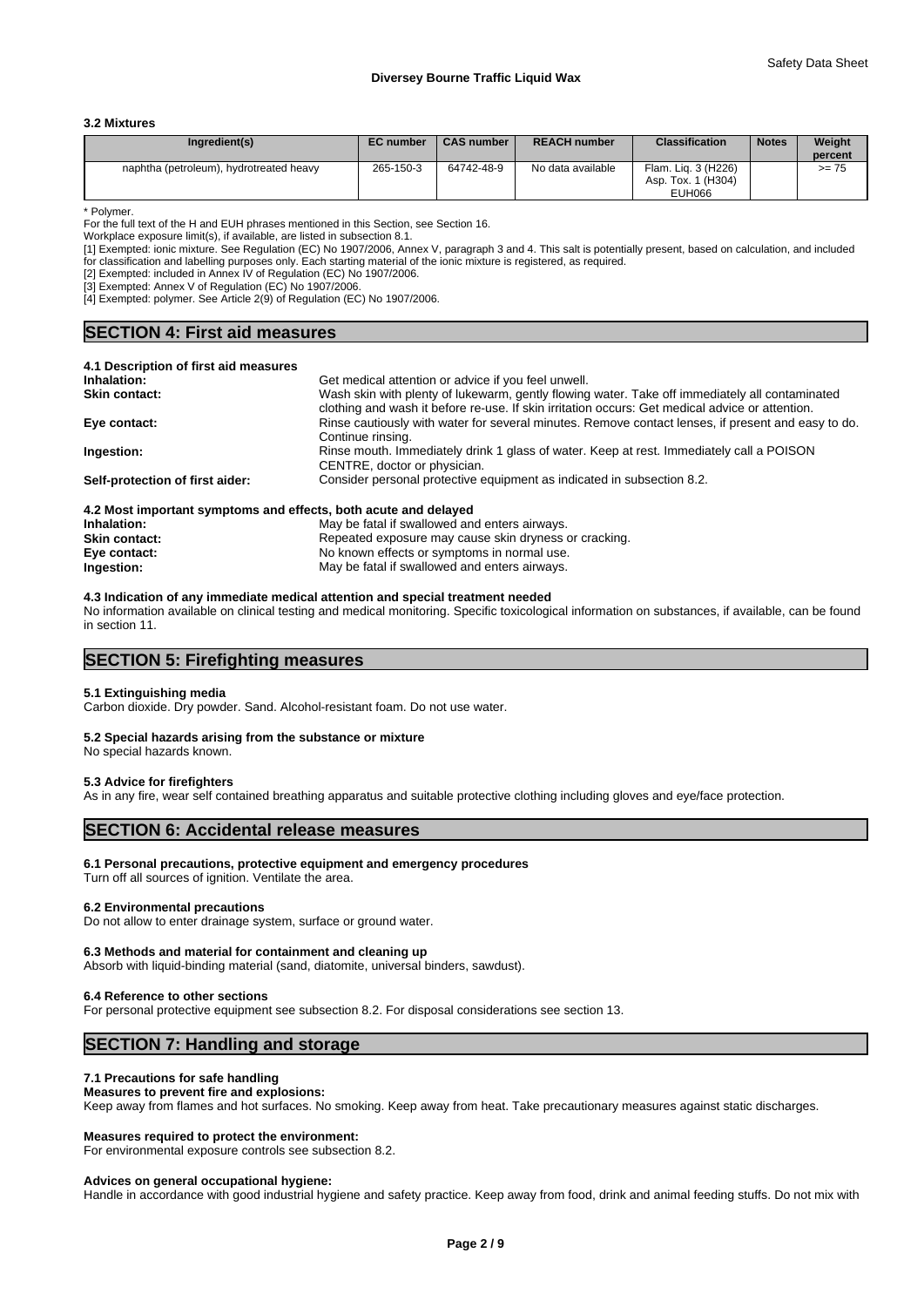other products unless adviced by Diversey. Wash hands before breaks and at the end of workday. Wash face, hands and any exposed skin thoroughly after handling. Take off immediately all contaminated clothing. Use personal protective equipment as required. Use only with adequate ventilation.

# **7.2 Conditions for safe storage, including any incompatibilities**

Store in accordance with local and national regulations. Keep only in original container. Store in a closed container. Store in a well-ventilated place. Keep cool. Keep away from heat and direct sunlight.

For conditions to avoid see subsection 10.4. For incompatible materials see subsection 10.5.

# **7.3 Specific end use(s)**

No specific advice for end use available.

# **SECTION 8: Exposure controls/personal protection**

#### **8.1 Control parameters Workplace exposure limits**

Air limit values, if available:

Biological limit values, if available:

Recommended monitoring procedures, if available:

Additional exposure limits under the conditions of use, if available:

# **DNEL/DMEL and PNEC values**

**Human exposure** DNEL oral exposure - Consumer (mg/kg bw)

| Ingredient(s)                           | <b>Short term - Local</b> | <b>Short term - Systemicl</b> | Long term - Local | <b>I Long term - Systemic i</b> |
|-----------------------------------------|---------------------------|-------------------------------|-------------------|---------------------------------|
|                                         | effects                   | effects                       | effects           | effects                         |
| naphtha (petroleum), hydrotreated heavy | No data available         | No data available             | No data available | No data available               |

#### DNEL dermal exposure - Worker

| Ingredient(s)                                | Short term -<br>Local<br>effects | <b>Short term - Systemic</b><br>effects (mg/kg bw) | Long term - Local<br>effects | l Long term - Systemic I<br>effects (mg/kg bw) |
|----------------------------------------------|----------------------------------|----------------------------------------------------|------------------------------|------------------------------------------------|
| naphtha (petroleum).<br>. hvdrotreated heavv | No data available                | No data available                                  | No data available            | No data available                              |

DNEL dermal exposure - Consumer

| Ingredient(s)                           | Short term - Local<br>effects | <b>Short term - Systemich</b><br>effects (ma/ka bw) | <b>Local</b><br>Long term -<br>effects | I Long term - Systemic I<br>effects (mg/kg bw) |
|-----------------------------------------|-------------------------------|-----------------------------------------------------|----------------------------------------|------------------------------------------------|
| naphtha (petroleum), hydrotreated heavy | No data available             | No data available                                   | No data available                      | No data available                              |

#### DNEL inhalatory exposure - Worker (mg/m<sup>3</sup>

| DNEL inhalatory exposure - Worker (mg/m <sup>3</sup> ) |                    |                               |                   |                      |
|--------------------------------------------------------|--------------------|-------------------------------|-------------------|----------------------|
| Ingredient(s)                                          | Short term - Local | <b>Short term - Systemicl</b> | Long term - Local | Long term - Systemic |
|                                                        | effects            | effects                       | effects           | effects              |
| naphtha (petroleum), hydrotreated heavy                | No data available  | No data available             | No data available | No data available    |

DNEL inhalatory exposure - Consumer (mg/m<sup>3</sup>  $)$ 

| Ingredient(s)                           | Short term<br>Local | <b>Short term - Systemicl</b> | 'Long term - Local | l Long term - Svstemic l |
|-----------------------------------------|---------------------|-------------------------------|--------------------|--------------------------|
|                                         | effects             | effects                       | effects            | effects                  |
| naphtha (petroleum), hydrotreated heavy | No data available   | No data available             | No data available  | No data available        |

# **Environmental exposure**

| Environmental exposure - PNEC           |                   |                                             |                     |                   |
|-----------------------------------------|-------------------|---------------------------------------------|---------------------|-------------------|
| Ingredient(s)                           |                   | Surface water, fresh ISurface water, marine | Intermittent (mg/l) | Sewage treatment  |
|                                         | (mg/l)            | (mg/l)                                      |                     | plant (mg/l)      |
| naphtha (petroleum), hydrotreated heavy | No data available | No data available                           | No data available   | No data available |

| Environmental exposure - PNEC, continued |                          |                   |                   |                          |
|------------------------------------------|--------------------------|-------------------|-------------------|--------------------------|
| Ingredient(s)                            | l Sediment. freshwater l | Sediment, marine  | Soil (mg/kg)      | Air (mg/m <sup>3</sup> ) |
|                                          | (mg/kg)                  | (mg/kg)           |                   |                          |
| naphtha (petroleum), hydrotreated heavy  | No data available        | No data available | No data available | No data available        |

#### **8.2 Exposure controls**

*The following information applies for the uses indicated in subsection 1.2 of the Safety Data Sheet. If available, please refer to the product information sheet for application and handling instructions. Normal use conditions are assumed for this section.*

*Recommended safety measures for handling the undiluted product:*

| <b>Appropriate engineering controls:</b> | No special requirements under normal use conditions.                  |
|------------------------------------------|-----------------------------------------------------------------------|
| Appropriate organisational controls:     | Avoid direct contact and/or splashes where possible. Train personnel. |

**Personal protective equipment**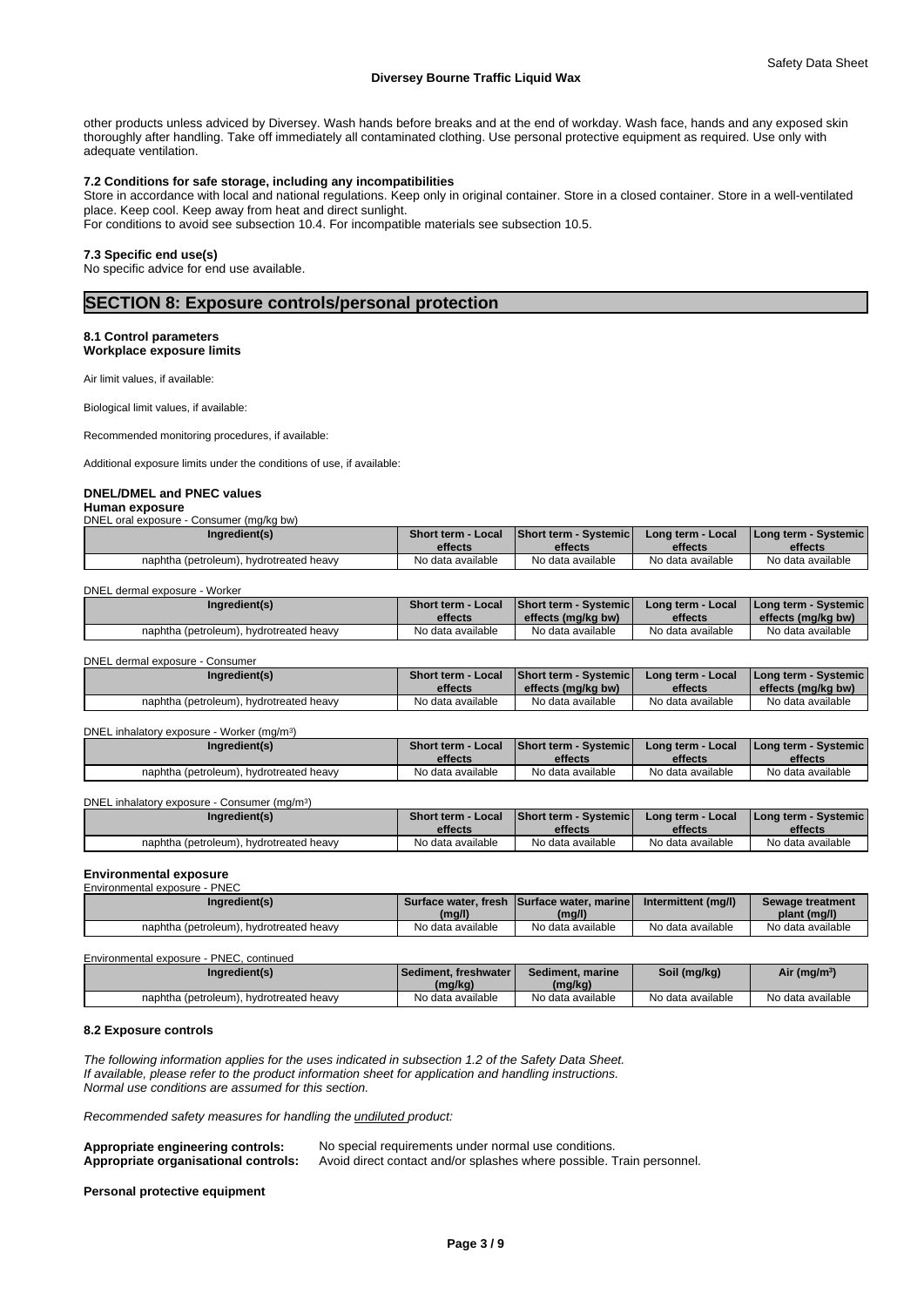| Eye / face protection:         | Safety glasses are not normally required. However, their use is recommended in those cases<br>where splashes may occur when handling the product (EN 166). |
|--------------------------------|------------------------------------------------------------------------------------------------------------------------------------------------------------|
| Hand protection:               | Rinse and dry hands after use. For prolonged contact protection for the skin may be necessary.                                                             |
| <b>Body protection:</b>        | No special requirements under normal use conditions.                                                                                                       |
| <b>Respiratory protection:</b> | No special requirements under normal use conditions.                                                                                                       |
|                                |                                                                                                                                                            |

**Environmental exposure controls:** Should not reach sewage water or drainage ditch undiluted or unneutralised.

# **SECTION 9: Physical and chemical properties**

# **9.1 Information on basic physical and chemical properties**

**Information in this section refers to the product, unless it is specifically stated that substance data is listed**

**Method / remark**

**Physical State:** Liquid **Colour:** Milky, Pale, Yellow **Odour:** Slightly perfumed **Odour threshold:** Not applicable **pH:** Not applicable. (neat) **Melting point/freezing point (°C):** Not determined Not relevant to classification of this product **Initial boiling point and boiling range (°C):** Not determined

| Substance data, boiling point           |                   |               |                             |  |  |  |  |
|-----------------------------------------|-------------------|---------------|-----------------------------|--|--|--|--|
| Ingredient(s)                           | Value             | <b>Method</b> | <b>Atmospheric pressure</b> |  |  |  |  |
|                                         | $\sim$            |               | (hPa)                       |  |  |  |  |
| naphtha (petroleum), hydrotreated heavy | No data available |               |                             |  |  |  |  |

*( UN Manual of Tests and Criteria, section 32, L.2 )* **Flash point (°C):** ≈ 40 closed cup **Sustained combustion:** Not applicable. **Evaporation rate:** Not determined **Flammability (solid, gas):** Not determined **Upper/lower flammability limit (%):** Not determined

Substance data, flammability or explosive limits, if available:

## **Vapour pressure:** Not determined

Substance data, vapour pressure

| Ingredient(s)                           | Value<br>ID <sub>n</sub><br>та. | <b>Method</b> | Temperature<br>$\sim$ |
|-----------------------------------------|---------------------------------|---------------|-----------------------|
| naphtha (petroleum), hydrotreated heavy | No data available               |               |                       |

**Method / remark**

**Solubility in / Miscibility with Water:** Not miscible or difficult to mix **Vapour density:** Not determined **Relative density:** ≈0.77(20°C)

Substance data, solubility in water

| Ingredient(s)                                | Value             | <b>Method</b> | Temperature  |
|----------------------------------------------|-------------------|---------------|--------------|
|                                              | (g/l)             |               | $10^{\circ}$ |
| naphtha (petroleum),<br>. hvdrotreated heavv | No data available |               |              |

Substance data, partition coefficient n-octanol/water (log Kow): see subsection 12.3

**Decomposition temperature:** Not applicable. **Autoignition temperature:** Not determined **Viscosity:**  $\approx$  7.6 mm<sup>2</sup>/s (20 °C) **Explosive properties:** Not explosive. Vapours may form explosive mixtures with air. **Oxidising properties:** Not oxidising.

# **9.2 Other information**

**Corrosion to metals:** Not corrosive

**Surface tension (N/m):** Not determined **Notification in the Not relevant to classification of this product** 

Substance data, dissociation constant, if available:

# **SECTION 10: Stability and reactivity**

**10.1 Reactivity**

No reactivity hazards known under normal storage and use conditions.

**Method / remark**

**Method / remark**

**Method / remark**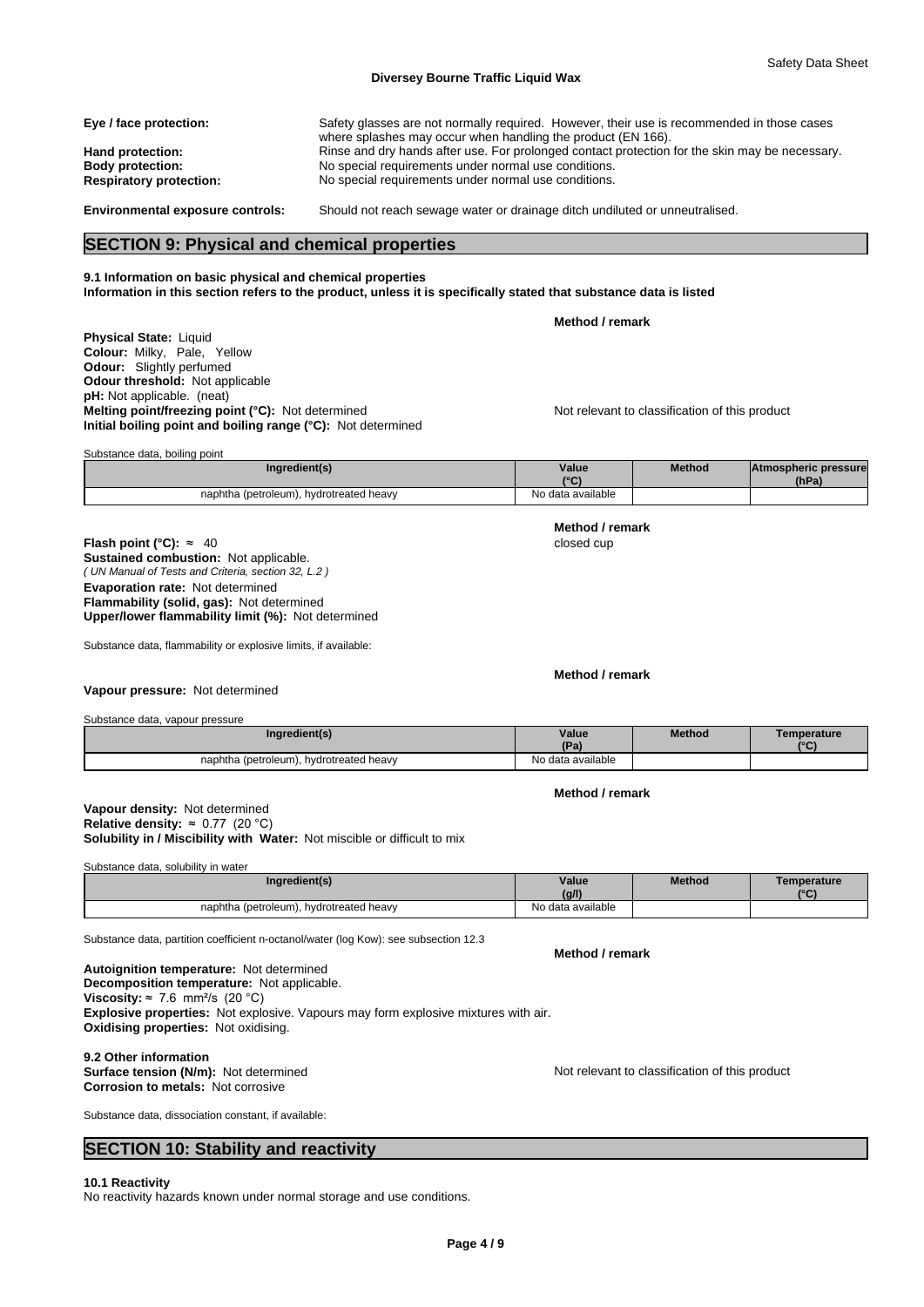### **10.2 Chemical stability**

Stable under normal storage and use conditions.

### **10.3 Possibility of hazardous reactions**

No hazardous reactions known under normal storage and use conditions.

# **10.4 Conditions to avoid**

Take precautionary measures against static discharge.

# **10.5 Incompatible materials**

None known under normal use conditions.

# **10.6 Hazardous decomposition products**

None known under normal storage and use conditions.

# **SECTION 11: Toxicological information**

# **11.1 Information on toxicological effects**

No data is available on the mixture.

Substance data, where relevant and available, are listed below:.

#### **Acute toxicity** Acute oral toxicity

| <b>AVUIT VIALIVAIVIIV</b> |                                         |          |                  |         |               |                             |  |
|---------------------------|-----------------------------------------|----------|------------------|---------|---------------|-----------------------------|--|
|                           | Ingredient(s)                           | Endpoint | Value<br>(mg/kg) | Species | <b>Method</b> | <b>Exposure</b><br>time (h) |  |
|                           | naphtha (petroleum), hydrotreated heavy |          | No data          |         |               |                             |  |
|                           |                                         |          | available        |         |               |                             |  |

Acute dermal toxicity

#### Acute inhalative toxicity

| Ingredient(s)                                | <b>Endpoint</b> | Value<br>(mg/l) | Species | <b>Method</b> | <b>Exposure</b><br>time (h) |
|----------------------------------------------|-----------------|-----------------|---------|---------------|-----------------------------|
| naphtha (petroleum),<br>. hvdrotreated heavv |                 | No data         |         |               |                             |
|                                              |                 | available       |         |               |                             |

# **Irritation and corrosivity**

| Ingredient(s)                                | Result            | <b>Species</b> | <b>Method</b> | <b>Exposure time</b> |
|----------------------------------------------|-------------------|----------------|---------------|----------------------|
| naphtha (petroleum), hydrotreated heavy      | No data available |                |               |                      |
|                                              |                   |                |               |                      |
| Eye irritation and corrosivity               |                   |                |               |                      |
| Ingredient(s)                                | Result            | <b>Species</b> | <b>Method</b> | <b>Exposure time</b> |
| naphtha (petroleum), hydrotreated heavy      | No data available |                |               |                      |
|                                              |                   |                |               |                      |
|                                              |                   |                |               |                      |
| Respiratory tract irritation and corrosivity |                   |                |               |                      |
| Ingredient(s)                                | Result            | <b>Species</b> | <b>Method</b> | <b>Exposure time</b> |

# **Sensitisation**

| Sensitisation by skin contact           |                   |        |               |                   |
|-----------------------------------------|-------------------|--------|---------------|-------------------|
| Ingredient(s)                           | Result            | necies | <b>Method</b> | Exposure time (h) |
| naphtha (petroleum), hydrotreated heavy | No data available |        |               |                   |

Sensitisation by inhalation

| redient(s)<br><b>Ina</b>                     | Result            | Species | Method | osure time<br>- A LF |
|----------------------------------------------|-------------------|---------|--------|----------------------|
| naphtha<br>(petroleum)<br>hvdrotreated heavv | No data available |         |        |                      |

#### **CMR effects (carcinogenicity, mutagenicity and toxicity for reproduction)** Mutagenicity

| Ingredient(s)                           | <b>Result (in-vitro)</b> | <b>Method</b><br>(in-vitro) | <b>Result (in-vivo)</b> | <b>Method</b><br>(in-vivo) |
|-----------------------------------------|--------------------------|-----------------------------|-------------------------|----------------------------|
| naphtha (petroleum), hydrotreated heavy | INo data available       |                             | No data available       |                            |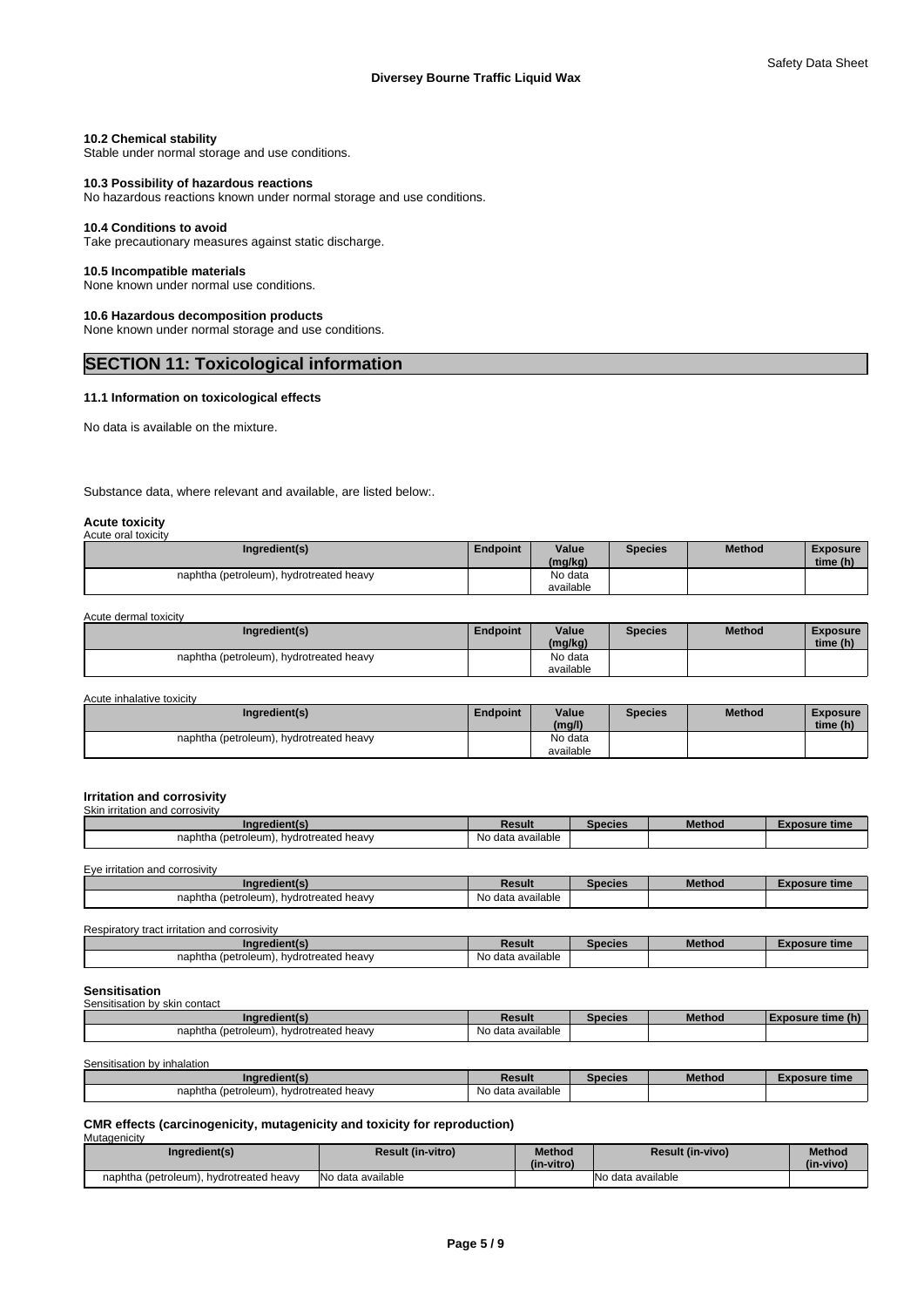**Carcinogenicity** 

| ---------------                              |                           |
|----------------------------------------------|---------------------------|
| Ingredient(                                  | ffect                     |
| (petroleum)<br>hydrotreated heavy<br>ำaphtha | <br>'No<br>data available |

Toxicity for reproduction

| Ingredient(s)        | Endpoint | Specific effect | Value<br>(mg/kg bw/d) | <b>Species</b> | <b>Method</b> | <b>Exposure</b><br>time | <b>Remarks and other effects</b><br>reported |
|----------------------|----------|-----------------|-----------------------|----------------|---------------|-------------------------|----------------------------------------------|
| naphtha (petroleum), |          |                 | No data               |                |               |                         |                                              |
| hydrotreated heavy   |          |                 | available             |                |               |                         |                                              |

# **Repeated dose toxicity** Sub-acute or sub-chronic oral toxicity

| <u>UUD UUULU ULUUD ULIIULIID ULUL IUAIULIV</u> |                                         |          |              |                |               |              |                                               |  |  |  |
|------------------------------------------------|-----------------------------------------|----------|--------------|----------------|---------------|--------------|-----------------------------------------------|--|--|--|
|                                                | Ingredient(s)                           | Endpoint | Value        | <b>Species</b> | <b>Method</b> |              | <b>Exposure Specific effects and organs I</b> |  |  |  |
|                                                |                                         |          | (mg/kg bw/d) |                |               | Itime (davs) | affected                                      |  |  |  |
|                                                | naphtha (petroleum), hydrotreated heavy |          | No data      |                |               |              |                                               |  |  |  |
|                                                |                                         |          | available    |                |               |              |                                               |  |  |  |

#### Sub-chronic dermal toxicity

|                      | Ingredient(s)       | Endpoint | Value        | Species | <b>Method</b> |             | <b>Exposure Specific effects and organs</b> |
|----------------------|---------------------|----------|--------------|---------|---------------|-------------|---------------------------------------------|
|                      |                     |          | (mg/kg bw/d) |         |               | time (days) | affected                                    |
| naphtha (petroleum), | hvdrotreated heavy. |          | No data      |         |               |             |                                             |
|                      |                     |          | available    |         |               |             |                                             |

#### Sub-chronic inhalation toxicity

| Ingredient(s)                              | Endpoint | Value        | <b>Species</b> | <b>Method</b> |             | <b>Exposure Specific effects and organs</b> |
|--------------------------------------------|----------|--------------|----------------|---------------|-------------|---------------------------------------------|
|                                            |          | (mg/kg bw/d) |                |               | time (davs) | affected                                    |
| hydrotreated heavy<br>naphtha (petroleum). |          | No data      |                |               |             |                                             |
|                                            |          | available    |                |               |             |                                             |

#### Chronic toxicity

| Ingredient(s)        | <b>Exposure</b><br>route | <b>Endpoint</b> | Value<br>$\left \frac{\text{mg}}{\text{kg}}\right $ bw/d) | <b>Species</b> | <b>Method</b> | <b>Exposure</b><br>time | Specific effects and<br>organs affected | Remark |
|----------------------|--------------------------|-----------------|-----------------------------------------------------------|----------------|---------------|-------------------------|-----------------------------------------|--------|
| naphtha (petroleum), |                          |                 | No data                                                   |                |               |                         |                                         |        |
| hydrotreated heavy   |                          |                 | available                                                 |                |               |                         |                                         |        |

# STOT-single exposure

| nn<br>. .                                   |                      |
|---------------------------------------------|----------------------|
| naphtha<br>hvdrotreated heavv<br>(petroleum | data available<br>N∩ |
|                                             |                      |

## STOT-repeated exposure

| hydrotreated heavy<br>naphtha<br>oleum.<br>(petro | $\cdots$<br>INc<br>available<br>$An+$ |
|---------------------------------------------------|---------------------------------------|

# **Aspiration hazard**

Substances with an aspiration hazard (H304), if any, are listed in section 3. If relevant, see section 9 for dynamic viscosity and relative density of the product.

#### **Potential adverse health effects and symptoms**

Effects and symptoms related to the product, if any, are listed in subsection 4.2.

# **SECTION 12: Ecological information**

# **12.1 Toxicity**

No data is available on the mixture.

Substance data, where relevant and available, are listed below:

#### **Aquatic short-term toxicity**

| Aquatic short-term toxicity - fish      |          |           |                |               |                 |
|-----------------------------------------|----------|-----------|----------------|---------------|-----------------|
| Ingredient(s)                           | Endpoint | Value     | <b>Species</b> | <b>Method</b> | <b>Exposure</b> |
|                                         |          | (mg/l)    |                |               | time (h)        |
| naphtha (petroleum), hydrotreated heavy |          | No data   |                |               |                 |
|                                         |          | available |                |               |                 |

Aquatic short-term toxicity - crustacea

| Ingredient(s)                           | <b>Endpoint</b> | Value<br>(mg/l)      | <b>Species</b> | <b>Method</b> | Exposure<br>time (h) |  |
|-----------------------------------------|-----------------|----------------------|----------------|---------------|----------------------|--|
| naphtha (petroleum), hydrotreated heavy |                 | No data<br>available |                |               |                      |  |

Aquatic short-term toxicity - algae

| Ingredient(s)                                | <b>Endpoint</b> | Value<br>(mg/l)      | Species | Method | Exposure<br>time (h) |
|----------------------------------------------|-----------------|----------------------|---------|--------|----------------------|
| naphtha (petroleum), h<br>hvdrotreated heavv |                 | No data<br>available |         |        |                      |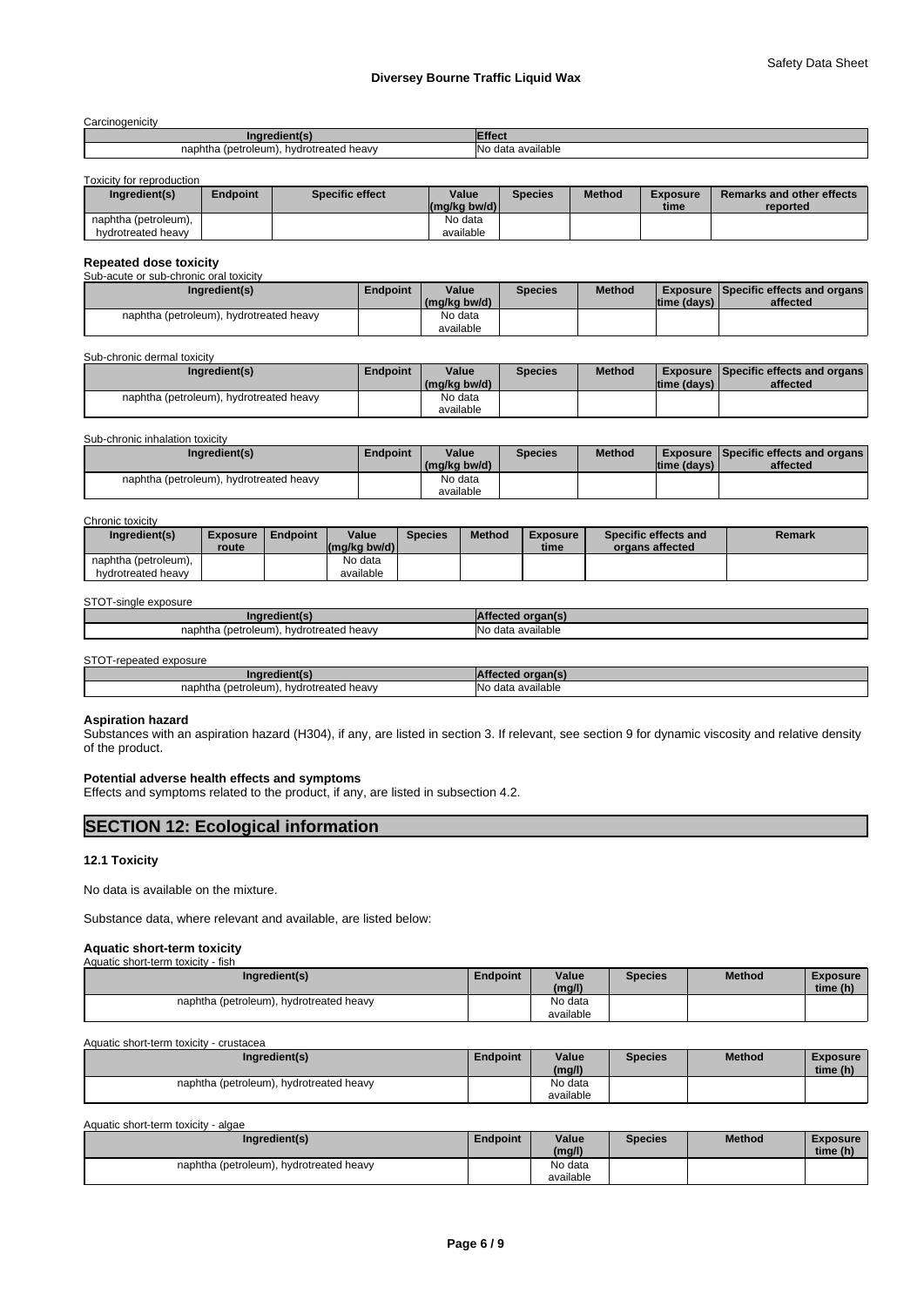|  | Aquatic short-term toxicity - marine species |
|--|----------------------------------------------|
|--|----------------------------------------------|

| Ingredient(s)                           | <b>Endpoint</b> | Value<br>(mg/l)      | <b>Species</b> | <b>Method</b> | <b>Exposure</b><br>time (days) |
|-----------------------------------------|-----------------|----------------------|----------------|---------------|--------------------------------|
| naphtha (petroleum), hydrotreated heavy |                 | No data<br>available |                |               |                                |

Impact on sewage plants - toxicity to bacteria

| Ingredient(s)                           | Endpoint | Value<br>(mg/l)      | <b>Inoculum</b> | <b>Method</b> | <b>Exposure</b><br>time |
|-----------------------------------------|----------|----------------------|-----------------|---------------|-------------------------|
| naphtha (petroleum), hydrotreated heavy |          | No data<br>available |                 |               |                         |

# **Aquatic long-term toxicity**

| Aquatic long-term toxicity - fish       |          |           |                |               |          |                         |
|-----------------------------------------|----------|-----------|----------------|---------------|----------|-------------------------|
| Ingredient(s)                           | Endpoint | Value     | <b>Species</b> | <b>Method</b> | Exposure | <b>Effects observed</b> |
|                                         |          | (mg/l)    |                |               | time     |                         |
| naphtha (petroleum), hydrotreated heavy |          | No data   |                |               |          |                         |
|                                         |          | available |                |               |          |                         |

## Aquatic long-term toxicity - crustacea

| Ingredient(s)                           | Endpoint | Value<br>(mg/l) | <b>Species</b> | <b>Method</b> | <b>Exposure</b><br>time | <b>Effects observed</b> |
|-----------------------------------------|----------|-----------------|----------------|---------------|-------------------------|-------------------------|
| naphtha (petroleum), hydrotreated heavy |          | No data         |                |               |                         |                         |
|                                         |          | available       |                |               |                         |                         |

## Aquatic toxicity to other aquatic benthic organisms, including sediment-dwelling organisms, if available:

| Ingredient(s)                           | Endpoint | Value<br>(mg/kg dw<br>sediment) | <b>Species</b> | <b>Method</b> | <b>Exposure</b><br> time (days) | <b>Effects observed</b> |
|-----------------------------------------|----------|---------------------------------|----------------|---------------|---------------------------------|-------------------------|
| naphtha (petroleum), hydrotreated heavy |          | No data<br>available            |                |               |                                 |                         |

## **Terrestrial toxicity**

Terrestrial toxicity - soil invertebrates, including earthworms, if available:

Terrestrial toxicity - plants, if available:

Terrestrial toxicity - birds, if available:

Terrestrial toxicity - beneficial insects, if available:

Terrestrial toxicity - soil bacteria, if available:

#### **12.2 Persistence and degradability**

**Abiotic degradation** Abiotic degradation - photodegradation in air, if available:

Abiotic degradation - hydrolysis, if available:

Abiotic degradation - other processes, if available:

# **Biodegradation**

| $-0.0000$ . $-0.0000$<br>Ready biodegradability - aerobic conditions |          |                             |       |               |                   |  |
|----------------------------------------------------------------------|----------|-----------------------------|-------|---------------|-------------------|--|
| Ingredient(s)                                                        | Inoculum | <b>Analytical</b><br>method | DT 50 | <b>Method</b> | <b>Evaluation</b> |  |
| naphtha (petroleum), hydrotreated heavy                              |          |                             |       |               | No data available |  |

Ready biodegradability - anaerobic and marine conditions, if available:

Degradation in relevant environmental compartments, if available:

# **12.3 Bioaccumulative potential**<br>Partition coefficient n-octanol/water (log Kow)

| annuoli cochicidii il octanoli watch nog rowl |                   |               |            |        |  |
|-----------------------------------------------|-------------------|---------------|------------|--------|--|
| Ingredient(s)                                 | Value             | <b>Method</b> | Evaluation | Remark |  |
| naphtha (petroleum), hydrotreated             | No data available |               |            |        |  |
| heavy                                         |                   |               |            |        |  |

# Bioconcentration factor (BCF)

| Inaredient(s)        | Value                | <b>Species</b> | <b>Method</b> | <b>Evaluation</b> | Remark |
|----------------------|----------------------|----------------|---------------|-------------------|--------|
| naphtha (petroleum), | data available<br>No |                |               |                   |        |
| hydrotreated heavy   |                      |                |               |                   |        |

# **12.4 Mobility in soil**

Adsorption/Desorption to soil or sediment

| Ingredient(s)                           | Adsorption<br>coefficient<br>Log Koc | <b>Desorption</b><br>coefficient<br>Log Koc(des) | <b>Method</b> | Soil/sediment<br>type | <b>Evaluation</b> |
|-----------------------------------------|--------------------------------------|--------------------------------------------------|---------------|-----------------------|-------------------|
| naphtha (petroleum), hydrotreated heavy | No data available                    |                                                  |               |                       |                   |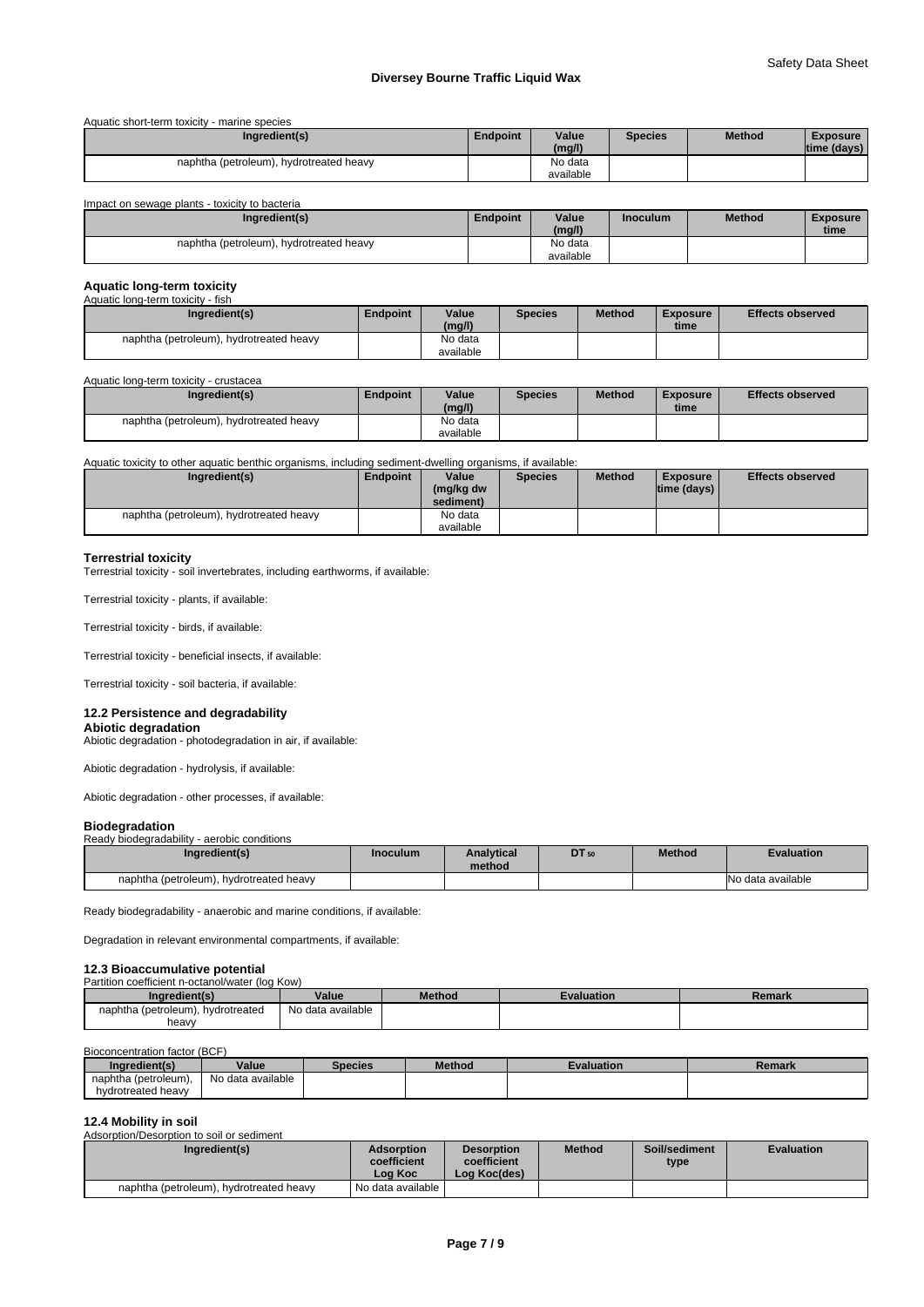### **12.5 Results of PBT and vPvB assessment**

Substances that fulfill the criteria for PBT/vPvB, if any, are listed in section 3.

# **12.6 Other adverse effects**

No other adverse effects known.

# **SECTION 13: Disposal considerations**

| 13.1 Waste treatment methods<br>Waste from residues / unused<br>products: | The concentrated contents or contaminated packaging should be disposed of by a certified handler<br>or according to the site permit. Release of waste to sewers is discouraged. The cleaned packaging<br>material is suitable for energy recovery or recycling in line with local legislation. |
|---------------------------------------------------------------------------|------------------------------------------------------------------------------------------------------------------------------------------------------------------------------------------------------------------------------------------------------------------------------------------------|
| European Waste Catalogue:                                                 | 16 03 05* - organic wastes containing dangerous substances.                                                                                                                                                                                                                                    |
| Empty packaging<br><b>Recommendation:</b>                                 | Dispose of observing national or local regulations.                                                                                                                                                                                                                                            |

# **SECTION 14: Transport information**



**14.1 UN number:** 3295 **14.2 UN proper shipping name: 14.3 Transport hazard class(es): Class:** 3 **Label(s):** 3 **14.4 Packing group:** III **14.5 Environmental hazards: Environmentally hazardous:** No **Marine pollutant:** No **14.6 Special precautions for user:** None known. **14.7 Transport in bulk according to Annex II of MARPOL and the IBC Code:** The product is not transported in bulk tankers. **Other relevant information: ADR Classification code:** F1 **Tunnel restriction code:** D/E Hydrocarbons, liquid, n.o.s. ( naphtha )

**Hazard identification number:** 30

#### **IMO/IMDG**

**EmS:** F-E, S-D

The product has been classified, labelled and packaged in accordance with the requirements of ADR and the provisions of the IMDG Code Transport regulations include special provisions for certain classes of dangerous goods packed in limited quantities.

# **SECTION 15: Regulatory information**

**15.1 Safety, health and environmental regulations/legislation specific for the substance or mixture**

#### **EU regulations:**

• Regulation (EC) No 1272/2008 - CLP  $\cdot$  Regulation (EC) No. 1907/2006 - REACH

**Authorisations or restrictions (Regulation (EC) No 1907/2006, Title VII respectively Title VIII):** Not applicable.

#### **15.2 Chemical safety assessment**

A chemical safety assessment has not been carried out on the mixture

# **SECTION 16: Other information**

*The information in this document is based on our best present knowledge. However, it does not constitute a guarantee for any specific product features and does not establish a legally binding contract*

#### **SDS code:** MSDSGB6763 **Version:** 02.1 **Revision:** 2018-01-25

**Reason for revision:** This data sheet contains changes from the previous version in section(s):, 2, 3, 16